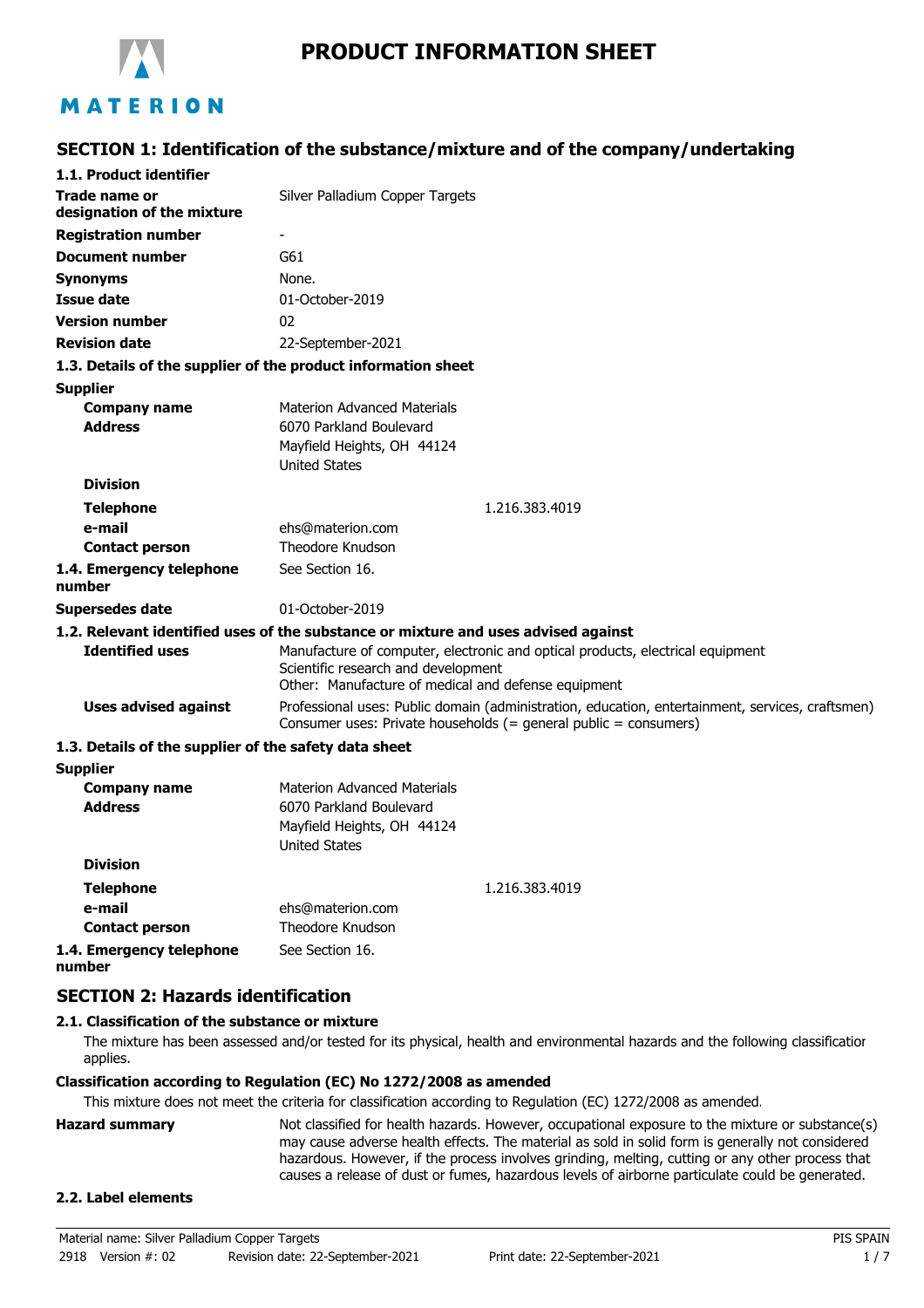|                                   | Label according to Regulation (EC) No. 1272/2008 as amended                                       |
|-----------------------------------|---------------------------------------------------------------------------------------------------|
| <b>Contains:</b>                  | Copper, Palladium, Silver                                                                         |
| <b>Hazard pictograms</b>          | None.                                                                                             |
| Signal word                       | None.                                                                                             |
| <b>Hazard statements</b>          | The mixture does not meet the criteria for classification.                                        |
| <b>Precautionary statements</b>   |                                                                                                   |
| <b>Prevention</b>                 | Observe good industrial hygiene practices.                                                        |
| <b>Response</b>                   | Wash hands after handling.                                                                        |
| <b>Storage</b>                    | Store away from incompatible materials.                                                           |
| <b>Disposal</b>                   | Dispose of waste and residues in accordance with local authority requirements.                    |
| Supplemental label<br>information | For further information, please contact the Product Stewardship Department at $+1.216.383.4019$ . |
| 2.3. Other hazards                | Not a PBT or vPvB substance or mixture.                                                           |

# **SECTION 3: Composition/information on ingredients**

#### **3.2. Mixtures**

### **General information**

| <b>Chemical name</b> |                                                                     | $\frac{1}{2}$ | No.                    | CAS-No. / EC REACH Registration No. Index No. |                          | <b>Notes</b> |
|----------------------|---------------------------------------------------------------------|---------------|------------------------|-----------------------------------------------|--------------------------|--------------|
| Silver               |                                                                     | $94 - 98$     | 7440-22-4<br>231-131-3 | $\overline{\phantom{0}}$                      |                          | #            |
|                      | <b>Classification:</b> Aquatic Acute 1;H400, Aquatic Chronic 1;H410 |               |                        |                                               |                          |              |
| Copper               |                                                                     | $1 - 3$       | 7440-50-8<br>231-159-6 | $\overline{\phantom{0}}$                      | $029 - 019 - 01 - X$     |              |
|                      | <b>Classification: -</b>                                            |               |                        |                                               |                          |              |
| Palladium            |                                                                     | $1 - 3$       | 7440-05-3<br>231-115-6 | $\overline{\phantom{a}}$                      | $\overline{\phantom{0}}$ |              |
|                      | <b>Classification: -</b>                                            |               |                        |                                               |                          |              |

# **SECTION 4: First aid measures**

| <b>General information</b>                                                                 | Ensure that medical personnel are aware of the material(s) involved, and take precautions to<br>protect themselves. |           |
|--------------------------------------------------------------------------------------------|---------------------------------------------------------------------------------------------------------------------|-----------|
| 4.1. Description of first aid measures                                                     |                                                                                                                     |           |
| <b>Inhalation</b>                                                                          | Move to fresh air. Call a physician if symptoms develop or persist.                                                 |           |
| <b>Skin contact</b>                                                                        | Wash off with soap and water. Get medical attention if irritation develops and persists.                            |           |
| Eye contact                                                                                | Rinse with water. Get medical attention if irritation develops and persists.                                        |           |
| <b>Ingestion</b>                                                                           | Rinse mouth. Get medical attention if symptoms occur.                                                               |           |
| 4.2. Most important<br>symptoms and effects, both<br>acute and delayed                     | Exposure may cause temporary irritation, redness, or discomfort.                                                    |           |
| 4.3. Indication of any<br>immediate medical attention<br>and special treatment<br>needed   | Treat symptomatically.                                                                                              |           |
| <b>SECTION 5: Firefighting measures</b>                                                    |                                                                                                                     |           |
| <b>General fire hazards</b>                                                                | No unusual fire or explosion hazards noted.                                                                         |           |
| 5.1. Extinguishing media                                                                   |                                                                                                                     |           |
| <b>Suitable extinguishing</b><br>media                                                     | Water fog. Foam. Dry chemical powder. Carbon dioxide (CO2).                                                         |           |
| <b>Unsuitable extinguishing</b><br>media                                                   | Do not use water jet as an extinguisher, as this will spread the fire.                                              |           |
| 5.2. Special hazards arising<br>from the substance or<br>mixture                           | None known.                                                                                                         |           |
| 5.3. Advice for firefighters<br><b>Special protective</b><br>equipment for<br>firefighters | Wear suitable protective equipment.                                                                                 |           |
| Material name: Silver Palladium Copper Targets                                             |                                                                                                                     | PIS SPAIN |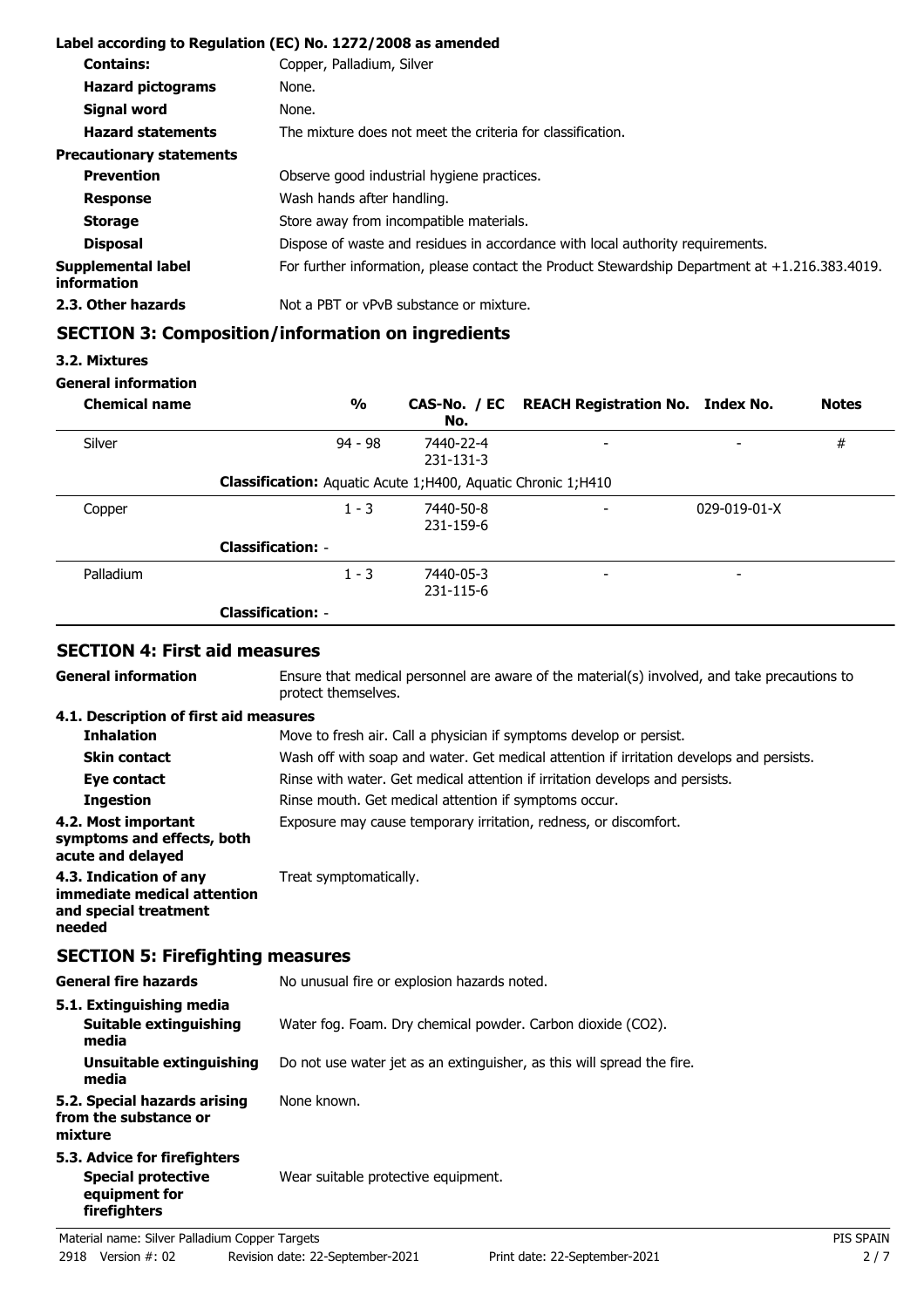| <b>Special firefighting</b><br>procedures | Move containers from fire area if you can do so without risk.                              |
|-------------------------------------------|--------------------------------------------------------------------------------------------|
| Specific methods                          | Use standard firefighting procedures and consider the hazards of other involved materials. |

# **SECTION 6: Accidental release measures**

|                                                              | 6.1. Personal precautions, protective equipment and emergency procedures                           |
|--------------------------------------------------------------|----------------------------------------------------------------------------------------------------|
| For non-emergency<br>personnel                               | Keep unnecessary personnel away. For personal protection, see section 8 of the SDS.                |
| For emergency<br>responders                                  | Keep unnecessary personnel away. Use personal protection recommended in Section 8 of the PIS.      |
| 6.2. Environmental<br>precautions                            | Avoid discharge into drains, water courses or onto the ground.                                     |
| 6.3. Methods and material for<br>containment and cleaning up | Stop the flow of material, if this is without risk. For waste disposal, see section 13 of the PIS. |
| 6.4. Reference to other<br>sections                          | For personal protection, see section 8 of the PIS. For waste disposal, see section 13 of the PIS.  |
|                                                              |                                                                                                    |

#### **SECTION 7: Handling and storage**

| 7.1. Precautions for safe<br>handling                                          | Wash thoroughly after handling. Observe good industrial hygiene practices. |
|--------------------------------------------------------------------------------|----------------------------------------------------------------------------|
| 7.2. Conditions for safe<br>storage, including any<br><i>incompatibilities</i> | Store away from incompatible materials (see Section 10 of the PIS).        |
| 7.3. Specific end use(s)                                                       | Not available.                                                             |

# **SECTION 8: Exposure controls/personal protection**

#### **8.1. Control parameters**

# **Occupational exposure limits**

| <b>Spain. Occupational Exposure Limits</b> |            |                         |                      |
|--------------------------------------------|------------|-------------------------|----------------------|
| <b>Components</b>                          | Type       | Value                   | Form                 |
| Copper (CAS 7440-50-8)                     | <b>TWA</b> | $0.1 \,\mathrm{mq/m}$ 3 | Respirable fraction. |
| Silver (CAS 7440-22-4)                     | <b>TWA</b> | $0.1 \,\mathrm{mq/m}$ 3 |                      |

#### **EU. Indicative Exposure Limit Values in Directives 91/322/EEC, 2000/39/EC, 2006/15/EC, 2009/161/EU, 2017/164/EU**

| <b>Type</b>                                                                                                                                                                                                                                                                                                                                                        | <b>Value</b>                                                          |
|--------------------------------------------------------------------------------------------------------------------------------------------------------------------------------------------------------------------------------------------------------------------------------------------------------------------------------------------------------------------|-----------------------------------------------------------------------|
| <b>TWA</b>                                                                                                                                                                                                                                                                                                                                                         | $0,1$ mg/m3                                                           |
| No biological exposure limits noted for the ingredient(s).                                                                                                                                                                                                                                                                                                         |                                                                       |
| Follow standard monitoring procedures.                                                                                                                                                                                                                                                                                                                             |                                                                       |
| Not available.                                                                                                                                                                                                                                                                                                                                                     |                                                                       |
| Not available.                                                                                                                                                                                                                                                                                                                                                     |                                                                       |
|                                                                                                                                                                                                                                                                                                                                                                    |                                                                       |
| Good general ventilation should be used. Ventilation rates should be matched to conditions. If<br>applicable, use process enclosures, local exhaust ventilation, or other engineering controls to<br>maintain airborne levels below recommended exposure limits. If exposure limits have not been<br>established, maintain airborne levels to an acceptable level. |                                                                       |
|                                                                                                                                                                                                                                                                                                                                                                    |                                                                       |
| Use personal protective equipment as required.                                                                                                                                                                                                                                                                                                                     |                                                                       |
| Wear safety glasses with side shields (or goggles).                                                                                                                                                                                                                                                                                                                |                                                                       |
|                                                                                                                                                                                                                                                                                                                                                                    |                                                                       |
| Wear protective gloves.                                                                                                                                                                                                                                                                                                                                            |                                                                       |
| Wear suitable protective clothing.                                                                                                                                                                                                                                                                                                                                 |                                                                       |
| In case of insufficient ventilation, wear suitable respiratory equipment.                                                                                                                                                                                                                                                                                          |                                                                       |
| Wear appropriate thermal protective clothing, when necessary.                                                                                                                                                                                                                                                                                                      |                                                                       |
|                                                                                                                                                                                                                                                                                                                                                                    | Individual protection measures, such as personal protective equipment |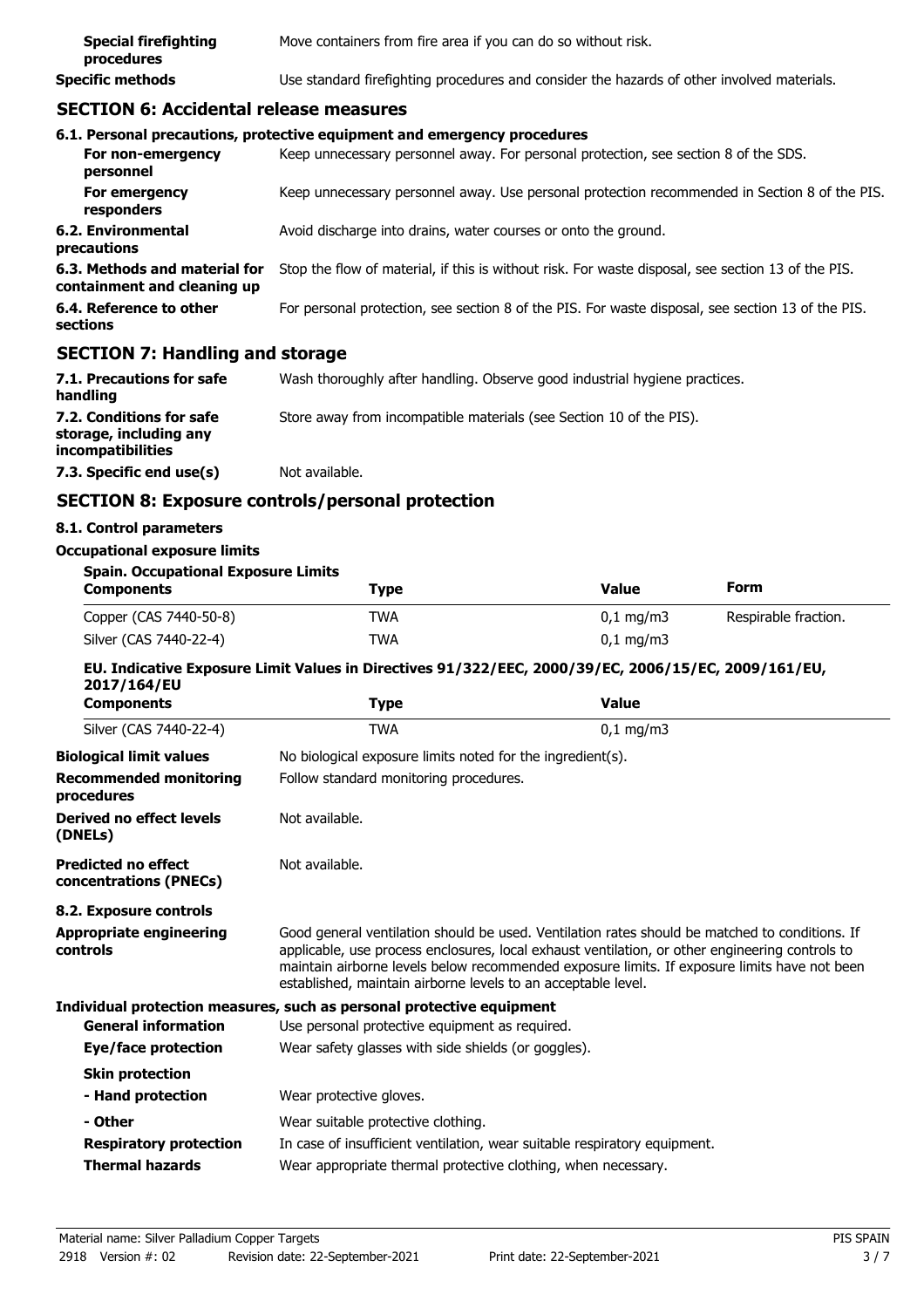| <b>Hygiene measures</b>                   | Always observe good personal hygiene measures, such as washing after handling the material and<br>before eating, drinking, and/or smoking. Routinely wash work clothing and protective equipment to<br>remove contaminants.                                                                                                                                        |
|-------------------------------------------|--------------------------------------------------------------------------------------------------------------------------------------------------------------------------------------------------------------------------------------------------------------------------------------------------------------------------------------------------------------------|
| <b>Environmental exposure</b><br>controls | Good general ventilation should be used. Ventilation rates should be matched to conditions. If<br>applicable, use process enclosures, local exhaust ventilation, or other engineering controls to<br>maintain airborne levels below recommended exposure limits. If exposure limits have not been<br>established, maintain airborne levels to an acceptable level. |

# **SECTION 9: Physical and chemical properties**

#### **9.1. Information on basic physical and chemical properties**

| <b>Appearance</b>                                   |                                                  |  |  |
|-----------------------------------------------------|--------------------------------------------------|--|--|
| <b>Physical state</b>                               | Solid.                                           |  |  |
| <b>Form</b>                                         | Solid.                                           |  |  |
| Colour                                              | Silver.                                          |  |  |
| Odour                                               | None.                                            |  |  |
| <b>Odour threshold</b>                              | Not applicable.                                  |  |  |
| рH                                                  | Not applicable.                                  |  |  |
| <b>Melting point/freezing point</b>                 | 960,5 °C (1760,9 °F) estimated / Not applicable. |  |  |
| <b>Initial boiling point and</b><br>boiling range   | Not applicable.                                  |  |  |
| <b>Flash point</b>                                  | Not applicable.                                  |  |  |
| <b>Evaporation rate</b>                             | Not applicable.                                  |  |  |
| <b>Flammability (solid, gas)</b>                    | None known.                                      |  |  |
| <b>Upper/lower flammability or explosive limits</b> |                                                  |  |  |
| <b>Flammability limit - lower</b><br>(9/6)          | Not applicable.                                  |  |  |
| <b>Flammability limit -</b><br>upper (%)            | Not applicable.                                  |  |  |
| <b>Explosive limit - upper</b><br>(%)               | Not applicable.                                  |  |  |
| <b>Vapour pressure</b>                              | Not applicable.                                  |  |  |
| <b>Vapour density</b>                               | Not applicable.                                  |  |  |
| <b>Relative density</b>                             | Not applicable.                                  |  |  |
| Solubility(ies)                                     |                                                  |  |  |
| <b>Solubility (water)</b>                           | Insoluble.                                       |  |  |
| <b>Partition coefficient</b><br>(n-octanol/water)   | Not applicable.                                  |  |  |
| <b>Auto-ignition temperature</b>                    | Not applicable.                                  |  |  |
| <b>Decomposition temperature</b>                    | Not applicable.                                  |  |  |
| <b>Viscosity</b>                                    | Not applicable.                                  |  |  |
| <b>Explosive properties</b>                         | Not explosive.                                   |  |  |
| <b>Oxidising properties</b>                         | Not oxidising.                                   |  |  |
| 9.2. Other information                              |                                                  |  |  |
| <b>Density</b>                                      | 10,49 g/cm3 estimated                            |  |  |

#### **SECTION 10: Stability and reactivity**

| 10.1. Reactivity<br>10.2. Chemical stability | The product is stable and non-reactive under normal conditions of use, storage and transport<br>Material is stable under normal conditions. |
|----------------------------------------------|---------------------------------------------------------------------------------------------------------------------------------------------|
| 10.3. Possibility of hazardous<br>reactions  | No dangerous reaction known under conditions of normal use.                                                                                 |
| 10.4. Conditions to avoid                    | Contact with incompatible materials.                                                                                                        |
| 10.5. Incompatible materials                 | Ammonia, Chlorine.                                                                                                                          |
| 10.6. Hazardous<br>decomposition products    | No hazardous decomposition products are known.                                                                                              |

#### **SECTION 11: Toxicological information**

**General information CCCUPATION** Occupational exposure to the substance or mixture may cause adverse effects.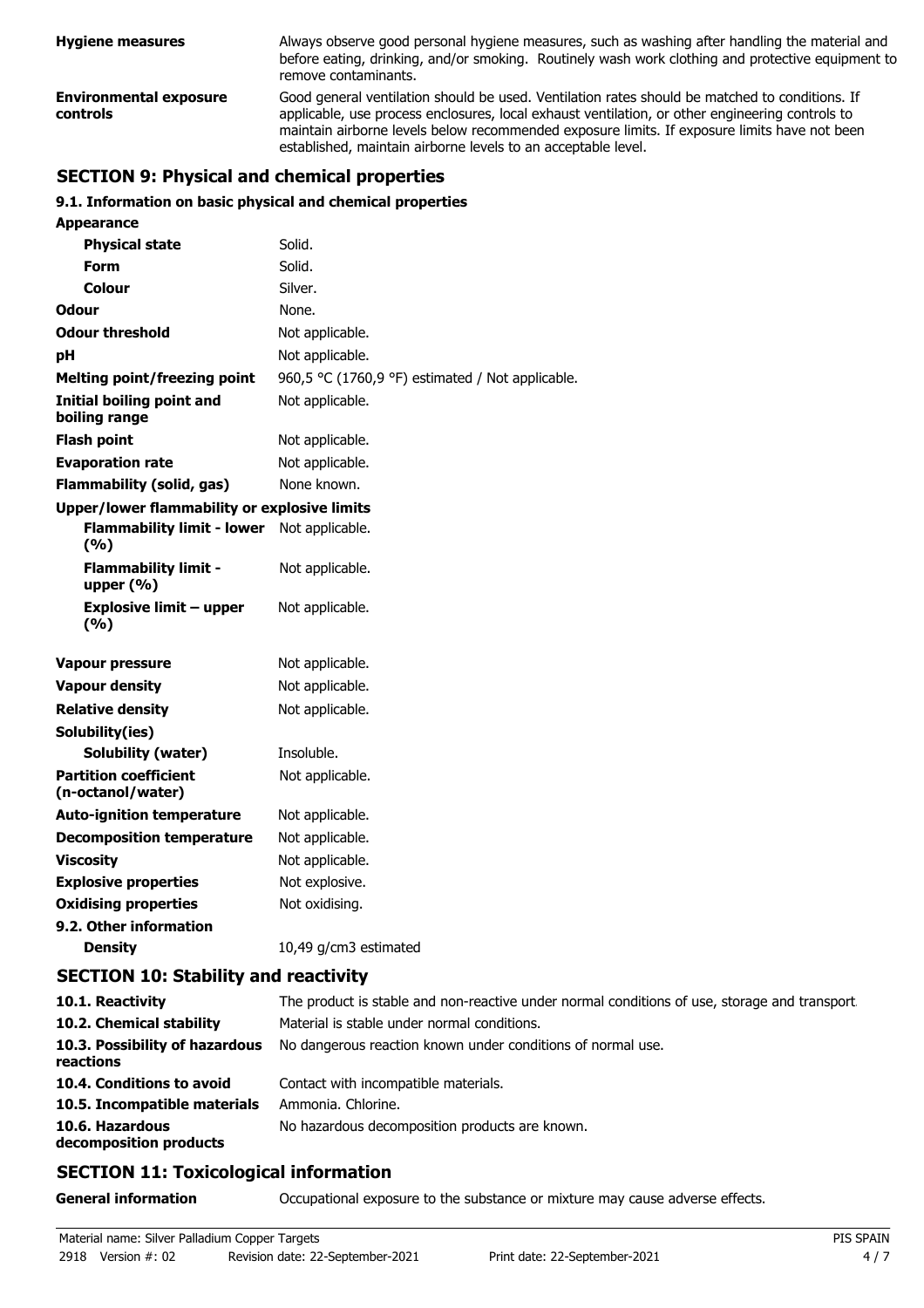| <b>Information on likely routes of exposure</b>       |                                                                                                                        |
|-------------------------------------------------------|------------------------------------------------------------------------------------------------------------------------|
| <b>Inhalation</b>                                     | Prolonged inhalation may be harmful.                                                                                   |
| <b>Skin contact</b>                                   | No adverse effects due to skin contact are expected.                                                                   |
| Eye contact                                           | Direct contact with eyes may cause temporary irritation.                                                               |
| <b>Ingestion</b>                                      | May cause discomfort if swallowed. However, ingestion is not likely to be a primary route of<br>occupational exposure. |
| <b>Symptoms</b>                                       | Direct contact with eyes may cause temporary irritation.                                                               |
| 11.1. Information on toxicological effects            |                                                                                                                        |
| <b>Acute toxicity</b>                                 | Not known.                                                                                                             |
| <b>Skin corrosion/irritation</b>                      | This product is not expected to cause skin sensitisation.                                                              |
| Serious eye damage/eye<br>irritation                  | May cause temporary eye irritation.                                                                                    |
| <b>Respiratory sensitisation</b>                      | Not a respiratory sensitizer.                                                                                          |
| <b>Skin sensitisation</b>                             | Not a skin sensitiser.                                                                                                 |
| <b>Germ cell mutagenicity</b>                         | Not classified.                                                                                                        |
| Carcinogenicity                                       | Not classified.                                                                                                        |
| <b>Reproductive toxicity</b>                          | Not classified.                                                                                                        |
| Specific target organ toxicity<br>- single exposure   | Not classified.                                                                                                        |
| Specific target organ toxicity<br>- repeated exposure | Not classified.                                                                                                        |
| <b>Aspiration hazard</b>                              | Due to partial or complete lack of data the classification is not possible.                                            |
| Mixture versus substance<br>information               | No information available.                                                                                              |
| <b>Other information</b>                              | Not available.                                                                                                         |

# **SECTION 12: Ecological information**

| 12.1. Toxicity                                            | environment.   | Based on available data, the classification criteria are not met for hazardous to the aguatic                                                                                              |                                 |  |
|-----------------------------------------------------------|----------------|--------------------------------------------------------------------------------------------------------------------------------------------------------------------------------------------|---------------------------------|--|
| <b>Product</b>                                            |                | <b>Species</b>                                                                                                                                                                             | <b>Test Results</b>             |  |
| Silver Palladium Copper Targets                           |                |                                                                                                                                                                                            |                                 |  |
| <b>Aquatic</b>                                            |                |                                                                                                                                                                                            |                                 |  |
| Acute                                                     |                |                                                                                                                                                                                            |                                 |  |
| Fish                                                      | <b>LC50</b>    | <b>Fish</b>                                                                                                                                                                                | 0,6667 mg/l, 96 hours estimated |  |
| <b>Components</b>                                         |                | <b>Species</b>                                                                                                                                                                             | <b>Test Results</b>             |  |
| Copper (CAS 7440-50-8)                                    |                |                                                                                                                                                                                            |                                 |  |
| <b>Aquatic</b>                                            |                |                                                                                                                                                                                            |                                 |  |
| Acute                                                     |                |                                                                                                                                                                                            |                                 |  |
| Crustacea                                                 | <b>EC50</b>    | Blue crab (Callinectes sapidus)                                                                                                                                                            | 0,0031 mg/l                     |  |
| Fish                                                      | <b>LC50</b>    | Chinook salmon (Oncorhynchus<br>tshawytscha)                                                                                                                                               | 0,02 mg/l, 96 hours             |  |
| 12.2. Persistence and<br>degradability                    |                | No data is available on the degradability of any ingredients in the mixture.                                                                                                               |                                 |  |
| 12.3. Bioaccumulative<br>potential                        |                | No data available.                                                                                                                                                                         |                                 |  |
| <b>Partition coefficient</b><br>n-octanol/water (log Kow) | Not available. |                                                                                                                                                                                            |                                 |  |
| <b>Bioconcentration factor (BCF)</b>                      | Not available. |                                                                                                                                                                                            |                                 |  |
| 12.4. Mobility in soil                                    |                | No data available.                                                                                                                                                                         |                                 |  |
| 12.5. Results of PBT and<br><b>vPvB</b> assessment        |                | Not a PBT or vPvB substance or mixture.                                                                                                                                                    |                                 |  |
| 12.6. Other adverse effects                               |                | No other adverse environmental effects (e.g. ozone depletion, photochemical ozone creation<br>potential, endocrine disruption, global warming potential) are expected from this component. |                                 |  |

# **SECTION 13: Disposal considerations**

#### **13.1. Waste treatment methods**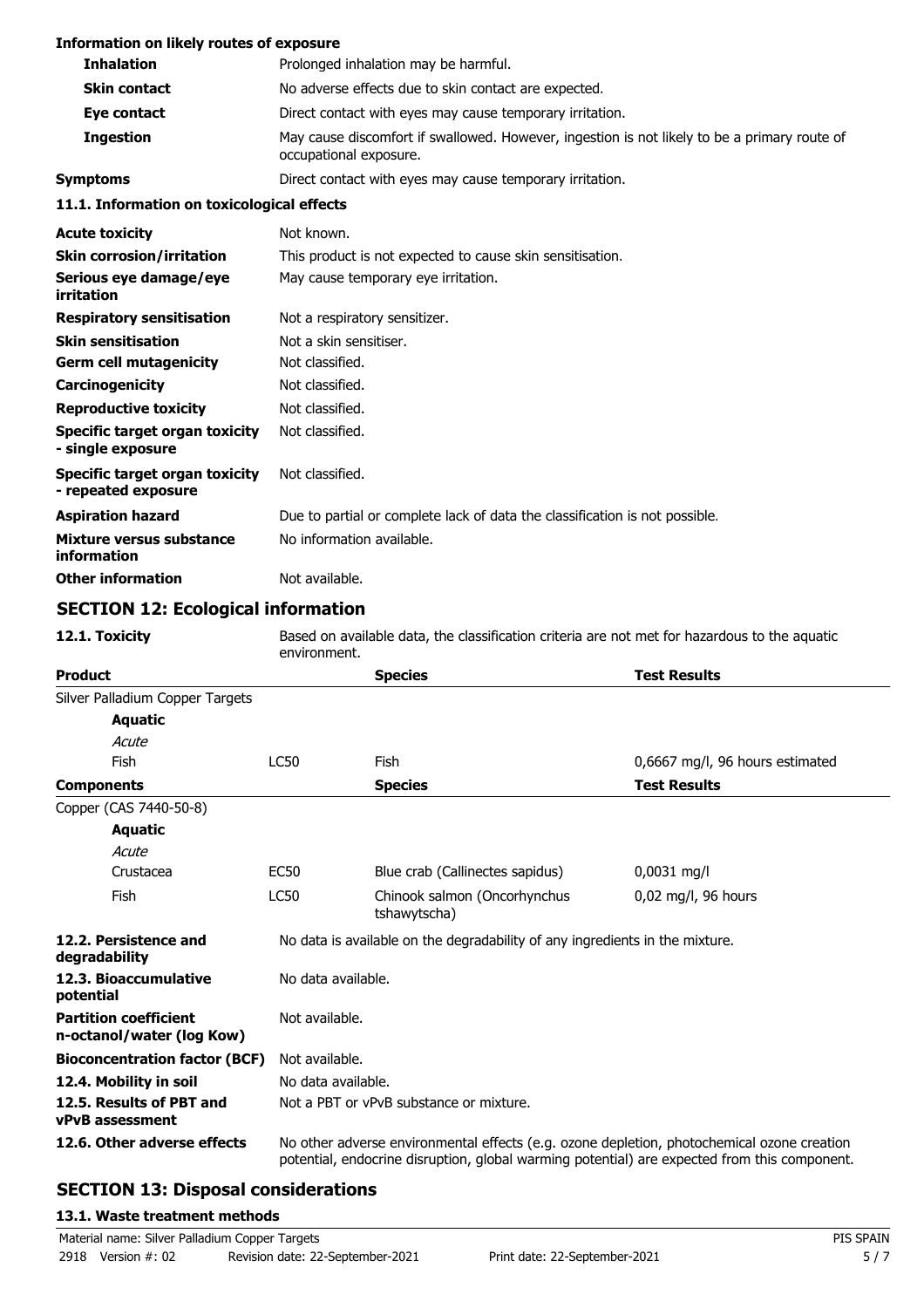| <b>Residual waste</b>                  | Dispose of in accordance with local regulations. Empty containers or liners may retain some product<br>residues. This material and its container must be disposed of in a safe manner (see: Disposal<br>instructions). |
|----------------------------------------|------------------------------------------------------------------------------------------------------------------------------------------------------------------------------------------------------------------------|
| <b>Contaminated packaging</b>          | Since emptied containers may retain product residue, follow label warnings even after container is<br>emptied. Empty containers should be taken to an approved waste handling site for recycling or<br>disposal.       |
| <b>EU waste code</b>                   | The Waste code should be assigned in discussion between the user, the producer and the waste<br>disposal company.                                                                                                      |
| <b>Disposal</b><br>methods/information | Collect and reclaim or dispose in sealed containers at licensed waste disposal site.                                                                                                                                   |
| <b>Special precautions</b>             | Dispose in accordance with all applicable regulations.                                                                                                                                                                 |

# **SECTION 14: Transport information**

#### **ADR**

14.1. - 14.6.: Not regulated as dangerous goods.

#### **RID**

14.1. - 14.6.: Not regulated as dangerous goods.

# **ADN**

14.1. - 14.6.: Not regulated as dangerous goods.

#### **IATA**

14.1. - 14.6.: Not regulated as dangerous goods.

#### **IMDG**

| 14.1. UN number                       | UN3077                                                                  |
|---------------------------------------|-------------------------------------------------------------------------|
| 14.2. UN proper shipping              | ENVIRONMENTALLY HAZARDOUS SUBSTANCE, SOLID, N.O.S.                      |
| name                                  |                                                                         |
| 14.3. Transport hazard class(es)      |                                                                         |
| <b>Class</b>                          | 9                                                                       |
| Subsidiary risk                       |                                                                         |
| 14.4. Packing group                   | Ш                                                                       |
| 14.5. Environmental hazards           |                                                                         |
| <b>Marine pollutant</b>               | No.                                                                     |
| <b>EmS</b>                            | F-A, S-F                                                                |
| 14.6. Special precautions<br>for user | Read safety instructions, SDS and emergency procedures before handling. |
|                                       |                                                                         |

#### **IMDG**



#### **SECTION 15: Regulatory information**

**15.1. Safety, health and environmental regulations/legislation specific for the substance or mixture**

### **EU regulations**

**Regulation (EC) No. 1005/2009 on substances that deplete the ozone layer, Annex I and II, as amended** Not listed.

**Regulation (EU) 2019/1021 On persistent organic pollutants (recast), as amended**

#### Not listed.

**Regulation (EU) No. 649/2012 concerning the export and import of dangerous chemicals, Annex I, Part 1 as amended**

#### Not listed.

**Regulation (EU) No. 649/2012 concerning the export and import of dangerous chemicals, Annex I, Part 2 as amended**

#### Not listed.

**Regulation (EU) No. 649/2012 concerning the export and import of dangerous chemicals, Annex I, Part 3 as amended**

Not listed.